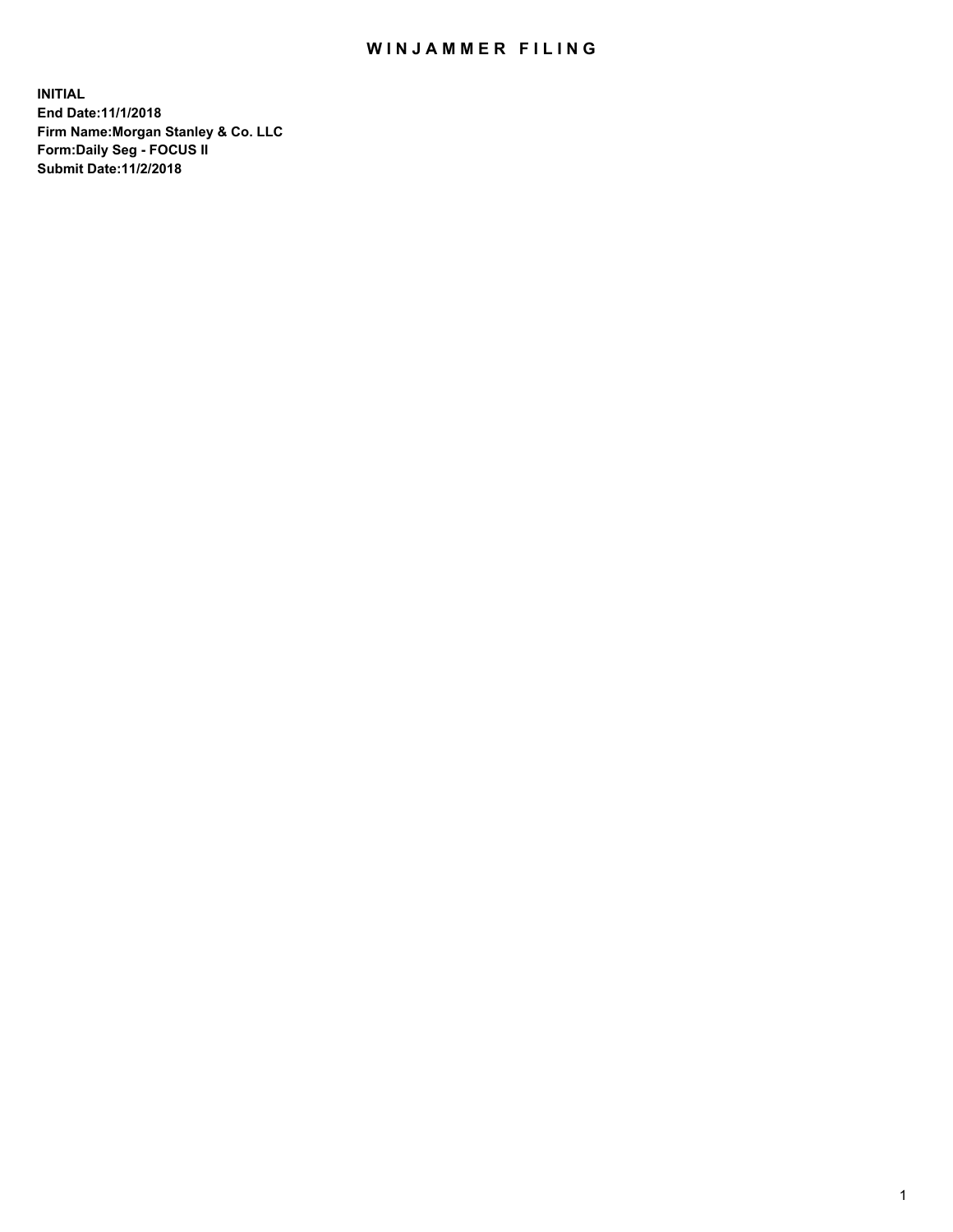**INITIAL End Date:11/1/2018 Firm Name:Morgan Stanley & Co. LLC Form:Daily Seg - FOCUS II Submit Date:11/2/2018 Daily Segregation - Cover Page**

| Name of Company                                                                                                                                                                                                                                                                                                                | Morgan Stanley & Co. LLC                               |
|--------------------------------------------------------------------------------------------------------------------------------------------------------------------------------------------------------------------------------------------------------------------------------------------------------------------------------|--------------------------------------------------------|
| <b>Contact Name</b>                                                                                                                                                                                                                                                                                                            | <b>Ikram Shah</b>                                      |
| <b>Contact Phone Number</b>                                                                                                                                                                                                                                                                                                    | 212-276-0963                                           |
| <b>Contact Email Address</b>                                                                                                                                                                                                                                                                                                   | lkram.shah@morganstanley.com                           |
| FCM's Customer Segregated Funds Residual Interest Target (choose one):<br>a. Minimum dollar amount: ; or<br>b. Minimum percentage of customer segregated funds required:% ; or<br>c. Dollar amount range between: and; or<br>d. Percentage range of customer segregated funds required between:% and%.                         | 280,000,000<br><u>0</u><br><u>0 0</u><br>0 Q           |
| FCM's Customer Secured Amount Funds Residual Interest Target (choose one):<br>a. Minimum dollar amount: ; or<br>b. Minimum percentage of customer secured funds required:%; or<br>c. Dollar amount range between: and; or<br>d. Percentage range of customer secured funds required between:% and%.                            | 140,000,000<br><u>0</u><br><u>00</u><br>0 <sub>0</sub> |
| FCM's Cleared Swaps Customer Collateral Residual Interest Target (choose one):<br>a. Minimum dollar amount: ; or<br>b. Minimum percentage of cleared swaps customer collateral required:% ; or<br>c. Dollar amount range between: and; or<br>d. Percentage range of cleared swaps customer collateral required between:% and%. | 92,000,000<br><u>0</u><br><u>00</u><br>0 <sup>0</sup>  |

Attach supporting documents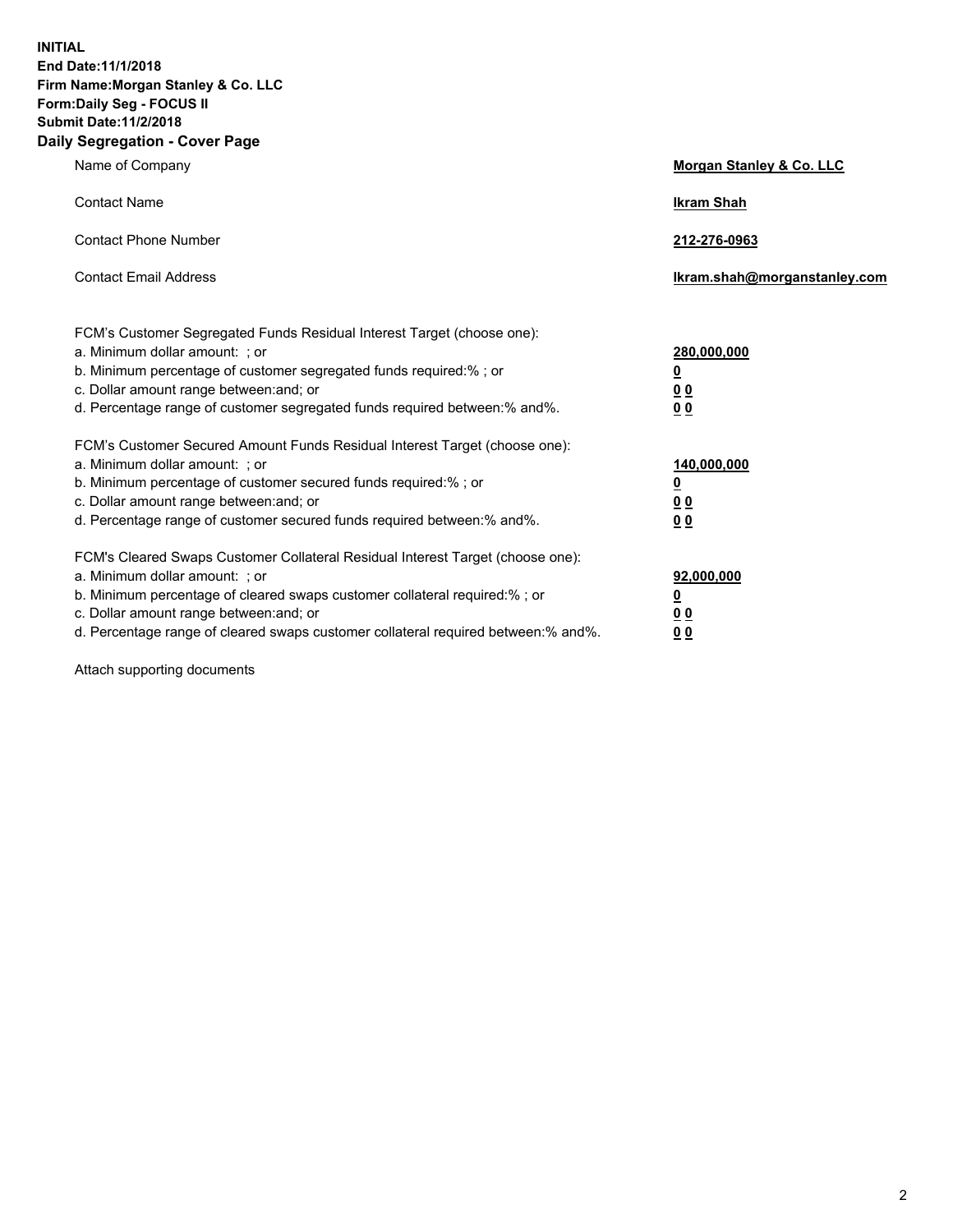## **INITIAL End Date:11/1/2018 Firm Name:Morgan Stanley & Co. LLC Form:Daily Seg - FOCUS II Submit Date:11/2/2018 Daily Segregation - Secured Amounts**

Foreign Futures and Foreign Options Secured Amounts Amount required to be set aside pursuant to law, rule or regulation of a foreign government or a rule of a self-regulatory organization authorized thereunder 1. Net ledger balance - Foreign Futures and Foreign Option Trading - All Customers A. Cash **3,384,921,348** [7315] B. Securities (at market) **2,294,835,086** [7317] 2. Net unrealized profit (loss) in open futures contracts traded on a foreign board of trade **-730,271,308** [7325] 3. Exchange traded options

- a. Market value of open option contracts purchased on a foreign board of trade **34,981,535** [7335]
- b. Market value of open contracts granted (sold) on a foreign board of trade **-32,674,738** [7337]
- 4. Net equity (deficit) (add lines 1. 2. and 3.) **4,951,791,923** [7345]
- 5. Account liquidating to a deficit and account with a debit balances gross amount **222,755,782** [7351] Less: amount offset by customer owned securities **-213,788,468** [7352] **8,967,314**
- 6. Amount required to be set aside as the secured amount Net Liquidating Equity Method (add lines 4 and 5)
- 7. Greater of amount required to be set aside pursuant to foreign jurisdiction (above) or line 6.

## FUNDS DEPOSITED IN SEPARATE REGULATION 30.7 ACCOUNTS

- 1. Cash in banks
	- A. Banks located in the United States **535,391,338** [7500]
	- B. Other banks qualified under Regulation 30.7 **672,920,709** [7520] **1,208,312,047**
- 2. Securities
	- A. In safekeeping with banks located in the United States **152,860,654** [7540]
	- B. In safekeeping with other banks qualified under Regulation 30.7 **0** [7560] **152,860,654** [7570]
- 3. Equities with registered futures commission merchants
	-
	- B. Securities **0** [7590]
	- C. Unrealized gain (loss) on open futures contracts **-323,246** [7600]
	- D. Value of long option contracts **0** [7610]
- E. Value of short option contracts **0** [7615] **7,127,281** [7620]
- 4. Amounts held by clearing organizations of foreign boards of trade
	-
	- B. Securities **0** [7650]
	- C. Amount due to (from) clearing organization daily variation **0** [7660]
	- D. Value of long option contracts **0** [7670]
	- E. Value of short option contracts **0** [7675] **0** [7680]
- 5. Amounts held by members of foreign boards of trade
	-
	-
	- C. Unrealized gain (loss) on open futures contracts **-729,948,063** [7720]
	- D. Value of long option contracts **34,981,535** [7730]
	- E. Value of short option contracts **-32,674,738** [7735] **3,787,503,165**
- 6. Amounts with other depositories designated by a foreign board of trade **0** [7760]
- 7. Segregated funds on hand **0** [7765]
- 8. Total funds in separate section 30.7 accounts **5,155,803,147** [7770]
- 9. Excess (deficiency) Set Aside for Secured Amount (subtract line 7 Secured Statement Page 1 from Line 8)
- 10. Management Target Amount for Excess funds in separate section 30.7 accounts **140,000,000** [7780]
- 11. Excess (deficiency) funds in separate 30.7 accounts over (under) Management Target **55,043,910** [7785]

**0** [7305]

[7354] **4,960,759,237** [7355]

**4,960,759,237** [7360]

[7530]

A. Cash **7,450,527** [7580]

A. Cash **0** [7640]

 A. Cash **2,373,170,000** [7700] B. Securities **2,141,974,431** [7710] [7740] **195,043,910** [7380]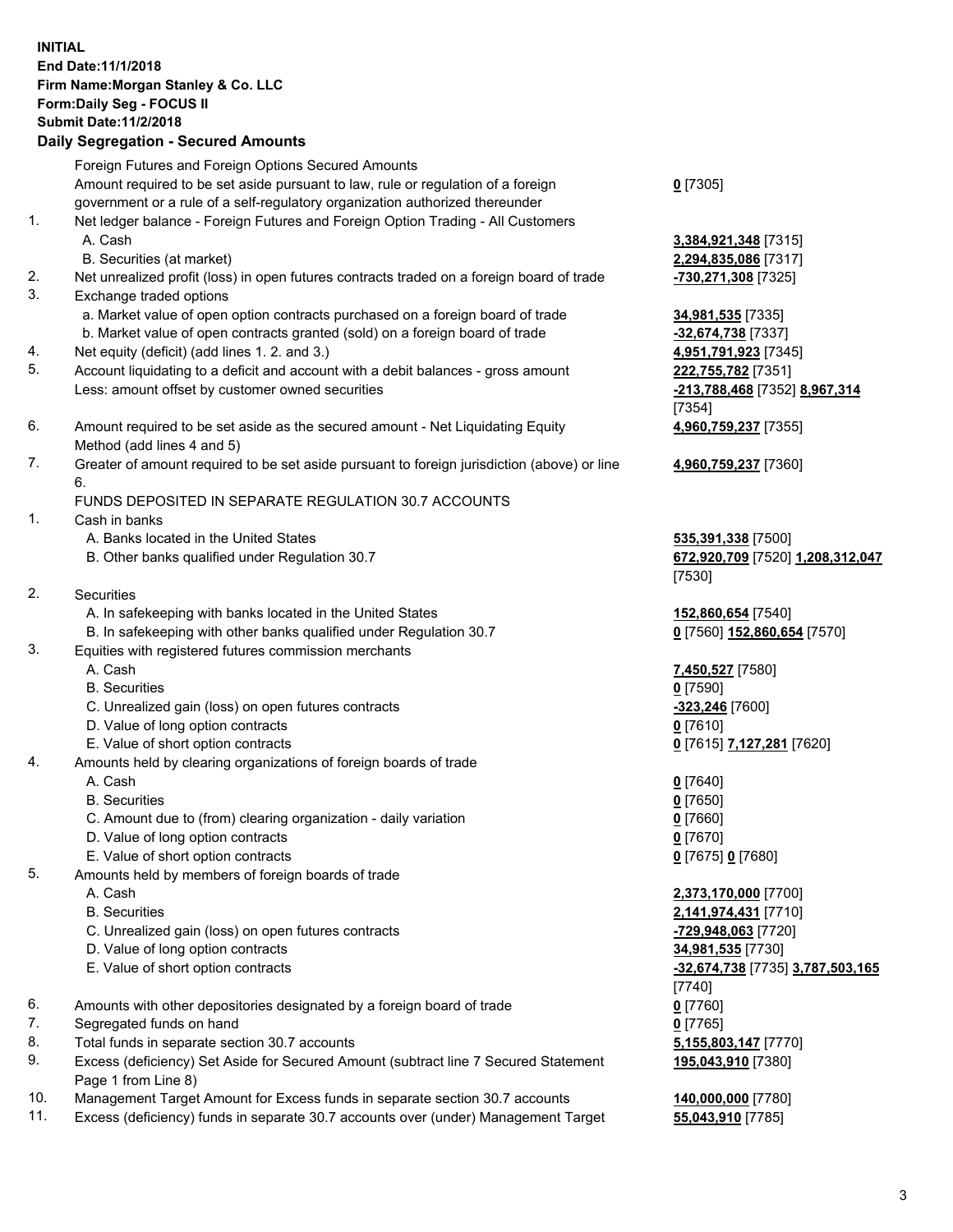**INITIAL End Date:11/1/2018 Firm Name:Morgan Stanley & Co. LLC Form:Daily Seg - FOCUS II Submit Date:11/2/2018 Daily Segregation - Segregation Statement** SEGREGATION REQUIREMENTS(Section 4d(2) of the CEAct) 1. Net ledger balance A. Cash **14,538,291,142** [7010] B. Securities (at market) **6,762,610,662** [7020] 2. Net unrealized profit (loss) in open futures contracts traded on a contract market **-3,435,438,389** [7030] 3. Exchange traded options A. Add market value of open option contracts purchased on a contract market **364,374,191** [7032] B. Deduct market value of open option contracts granted (sold) on a contract market **-466,381,183** [7033] 4. Net equity (deficit) (add lines 1, 2 and 3) **17,763,456,423** [7040] 5. Accounts liquidating to a deficit and accounts with debit balances - gross amount **733,821,287** [7045] Less: amount offset by customer securities **-732,613,388** [7047] **1,207,899** [7050] 6. Amount required to be segregated (add lines 4 and 5) **17,764,664,322** [7060] FUNDS IN SEGREGATED ACCOUNTS 7. Deposited in segregated funds bank accounts A. Cash **5,426,486,275** [7070] B. Securities representing investments of customers' funds (at market) **0** [7080] C. Securities held for particular customers or option customers in lieu of cash (at market) **617,075,981** [7090] 8. Margins on deposit with derivatives clearing organizations of contract markets A. Cash **5,728,277,425** [7100] B. Securities representing investments of customers' funds (at market) **0** [7110] C. Securities held for particular customers or option customers in lieu of cash (at market) **6,145,534,681** [7120] 9. Net settlement from (to) derivatives clearing organizations of contract markets **276,576,660** [7130] 10. Exchange traded options A. Value of open long option contracts **364,374,191** [7132] B. Value of open short option contracts **-466,381,183** [7133] 11. Net equities with other FCMs A. Net liquidating equity **7,856,768** [7140] B. Securities representing investments of customers' funds (at market) **0** [7160] C. Securities held for particular customers or option customers in lieu of cash (at market) **0** [7170] 12. Segregated funds on hand **0** [7150] 13. Total amount in segregation (add lines 7 through 12) **18,099,800,798** [7180] 14. Excess (deficiency) funds in segregation (subtract line 6 from line 13) **335,136,476** [7190]

- 15. Management Target Amount for Excess funds in segregation **280,000,000** [7194]
- 16. Excess (deficiency) funds in segregation over (under) Management Target Amount Excess

**55,136,476** [7198]